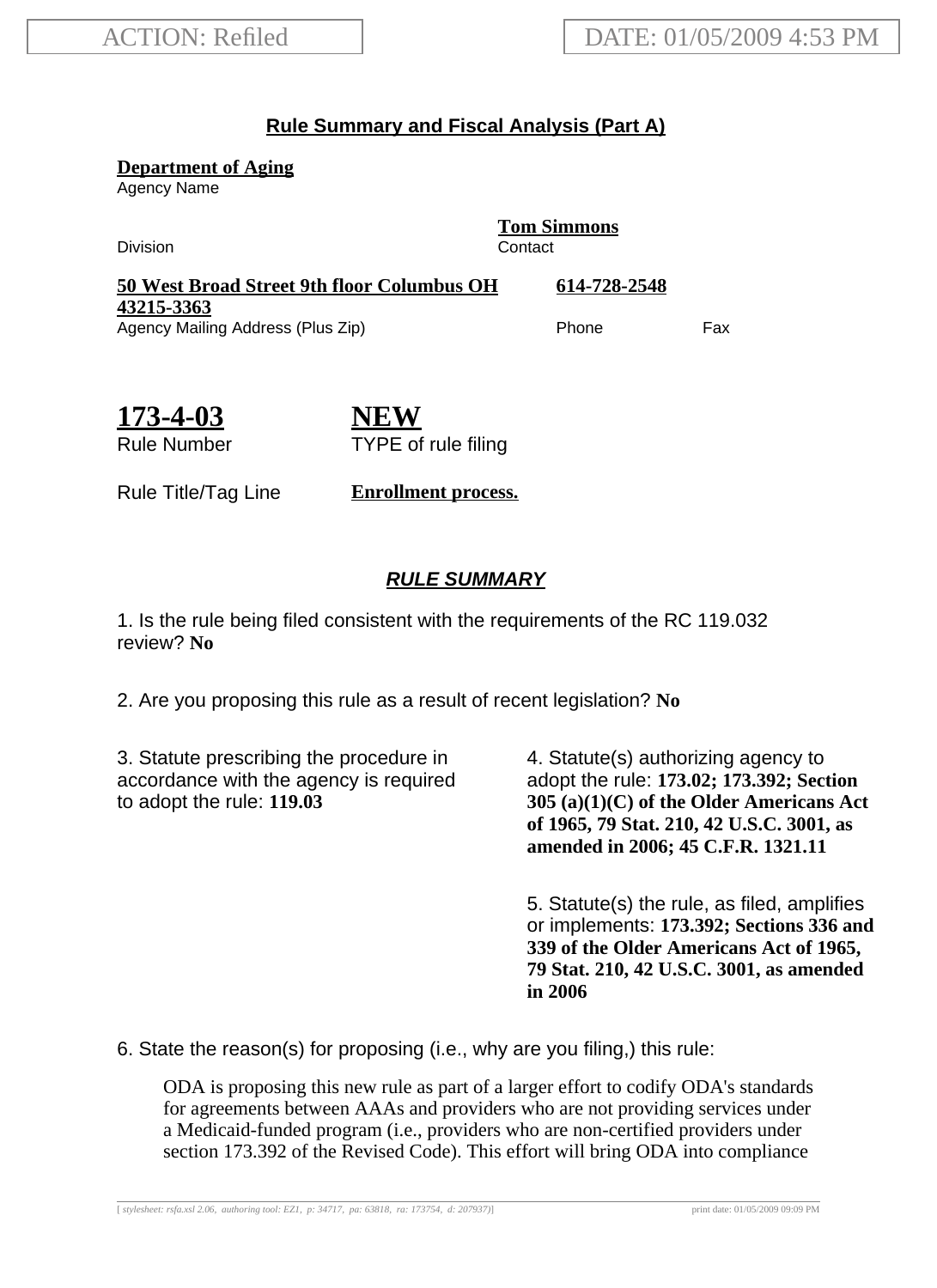with section 173.392 of the Revised Code, Section 305 (a)(1)(C) of the Older Americans Act, and 45 C.F.R. 1321.11.

7. If the rule is an AMENDMENT, then summarize the changes and the content of the proposed rule; If the rule type is RESCISSION, NEW or NO CHANGE, then summarize the content of the rule:

This proposed new rule establishes the enrollment process for a person who wishes to become the consumer of a congregate nutrition program or a home-delivered nutrition program.

8. If the rule incorporates a text or other material by reference and the agency claims the incorporation by reference is exempt from compliance with sections 121.71 to 121.74 of the Revised Code because the text or other material is **generally available** to persons who reasonably can be expected to be affected by the rule, provide an explanation of how the text or other material is generally available to those persons:

*This response left blank because filer specified online that the rule does not incorporate a text or other material by reference.*

9. If the rule incorporates a text or other material by reference, and it was **infeasible** for the agency to file the text or other material electronically, provide an explanation of why filing the text or other material electronically was infeasible:

*This response left blank because filer specified online that the rule does not incorporate a text or other material by reference.*

10. If the rule is being **rescinded** and incorporates a text or other material by reference, and it was **infeasible** for the agency to file the text or other material, provide an explanation of why filing the text or other material was infeasible:

*Not Applicable.*

11. If **revising** or **refiling** this rule, identify changes made from the previously filed version of this rule; if none, please state so:

On November 25, 2008, ODA revised the proposed new rule to upload a revised public hearing notice.

On January 5, 2009, ODA refiled the proposed new rule to: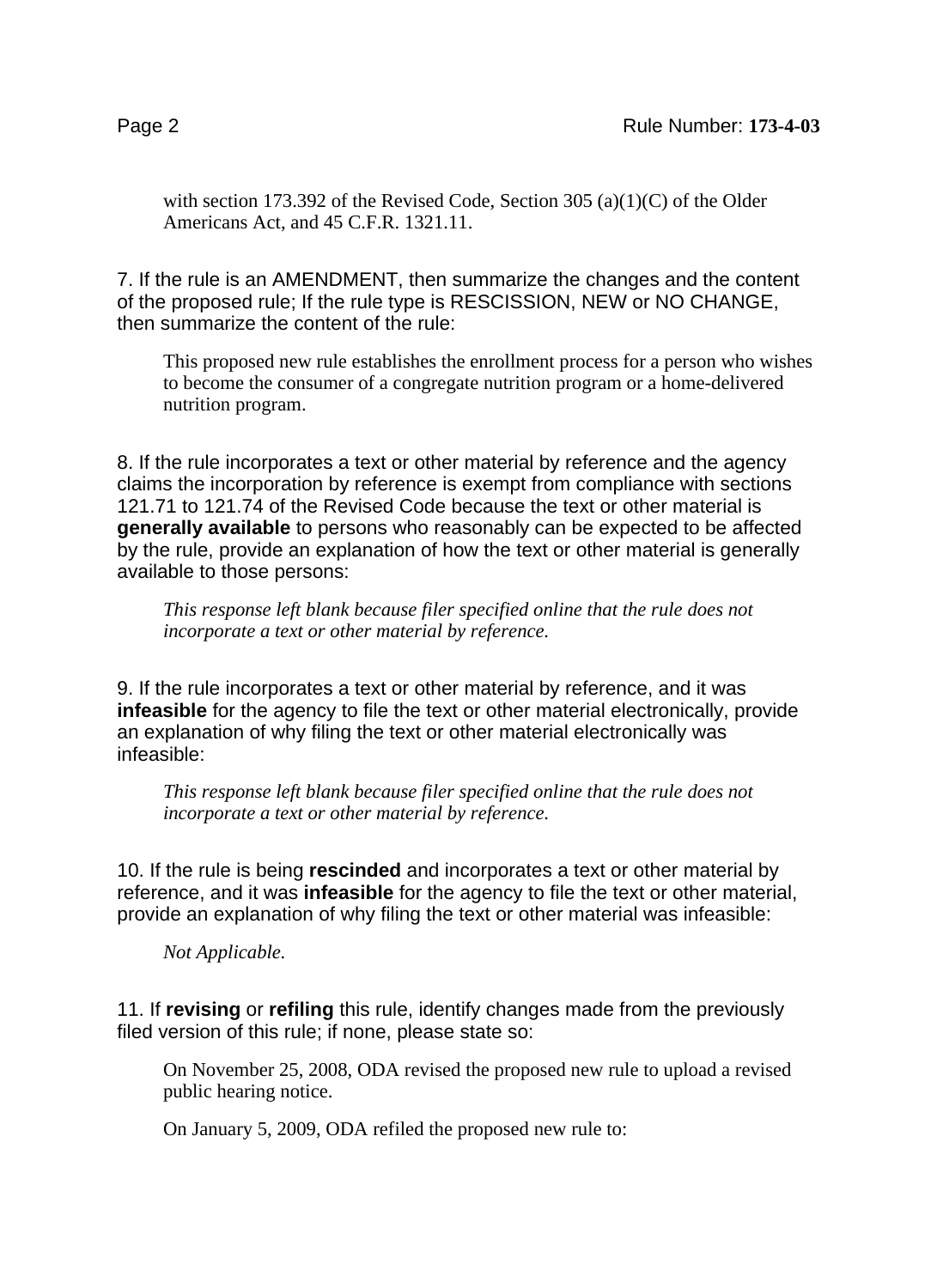1. Change "A provider may only deliver meals after the seventh calendar day following the discharge" in paragraph (B)(3) with "A provider may only deliver meals after the thirtieth calendar day following the discharge."

2. Update this RSFA.

12. 119.032 Rule Review Date:

(If the rule is not exempt and you answered NO to question No. 1, provide the scheduled review date. If you answered YES to No. 1, the review date for this rule is the filing date.)

NOTE: If the rule is not exempt at the time of final filing, two dates are required: the current review date plus a date not to exceed 5 years from the effective date for Amended rules or a date not to exceed 5 years from the review date for No Change rules.

## **FISCAL ANALYSIS**

13. Estimate the total amount by which this proposed rule would **increase / decrease** either **revenues / expenditures** for the agency during the current biennium (in dollars): Explain the net impact of the proposed changes to the budget of your agency/department.

This will have no impact on revenues or expenditures.

\$0.00

ODA does not anticipate that the proposed adoption of this new rule would have any impact on the biennial budget established for ODA by the General Assembly because this proposed new rule should not create any expenses unforeseen when the General Assembly appropriate funds to ODA in Am. Sub. H. B. No. 119 (127th G. A.).

14. Identify the appropriation (by line item etc.) that authorizes each expenditure necessitated by the proposed rule:

322-490-618 Federal Aging Grants.

3M3-490-611 Federal Aging Nutrition.

3M4-490-612 Federal Independence Services.

GRF-490-411 Senior Community Services.

GRF-490-416 JCFS Community Options.